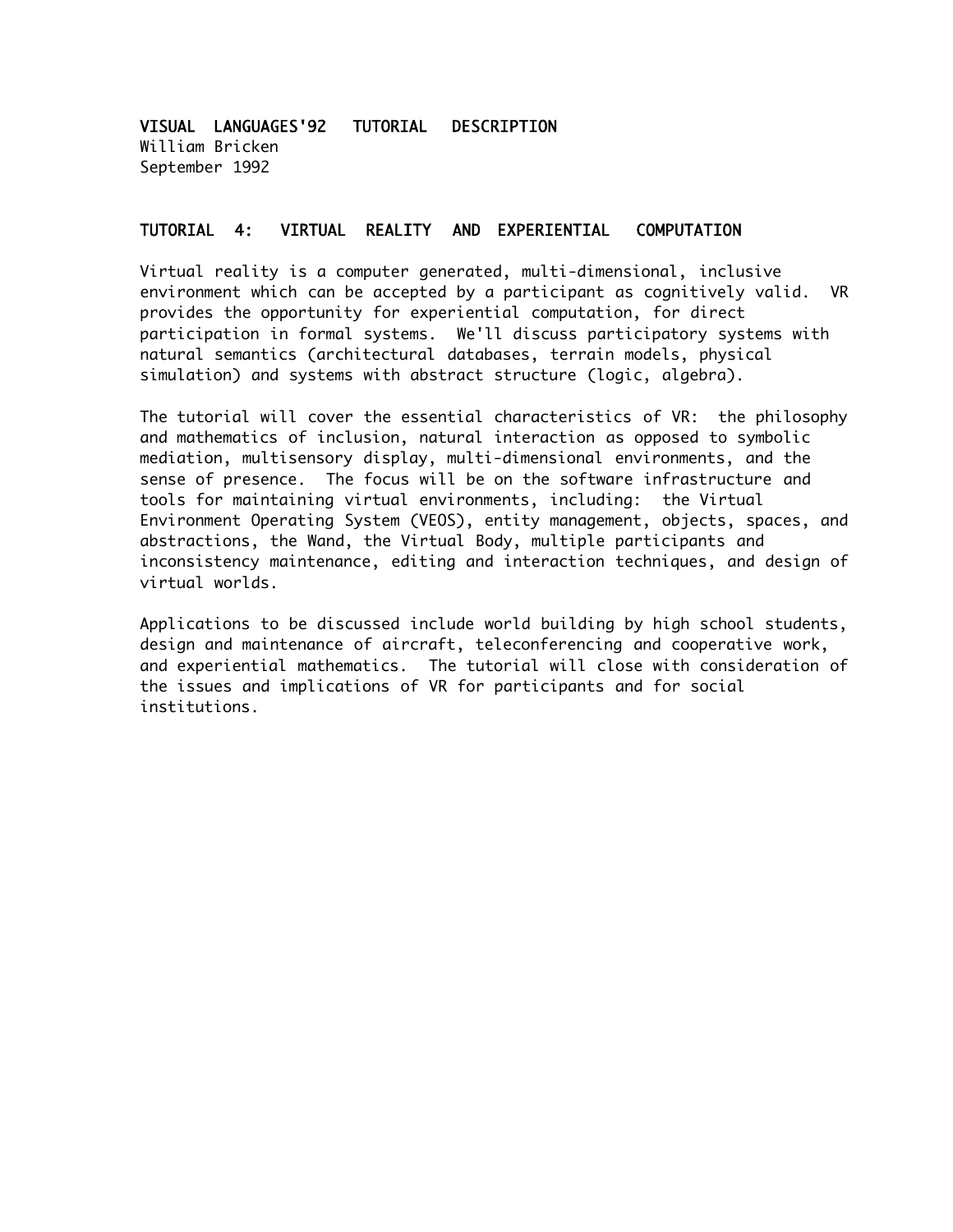# ACTIVITIES

We need to select approximately 8 to 16 topics (depending upon detail) from the following list of possible topics. This comes to about 10 minutes per topic quickly, 20 minutes per topic in depth. Marked modules are recommended.

> Historical overview \* Wand Overview of i/o hardware \* \* Virtual Body Overview of computation \* \* Multiple participants

- \* Terms and definitions Media Tool
- \* System Architecture **Editing entities** VR paradigm shift Boundary models
- 
- 
- Entities (internal) \* Social issues
- 
- \* Abstract cube  $\bullet$  Other topics
- 
- 
- Varieties of VR and the Controller Research directions \* Inclusion Boundary mathematics
- \* Semantics \* Visual logics
	- VEOS \* Experiential logic Linda Experiential algebra
- \* Entities (external) \* Psychological issues
- \* Space Open discussion
- \* Virtual world: Virtual Seattle
- \* Virtual worlds: Octopus Garden and Green Valley
- \* Virtual world: VSX, the Virtual Osprey
- \* Virtual worlds: Constructed by high school students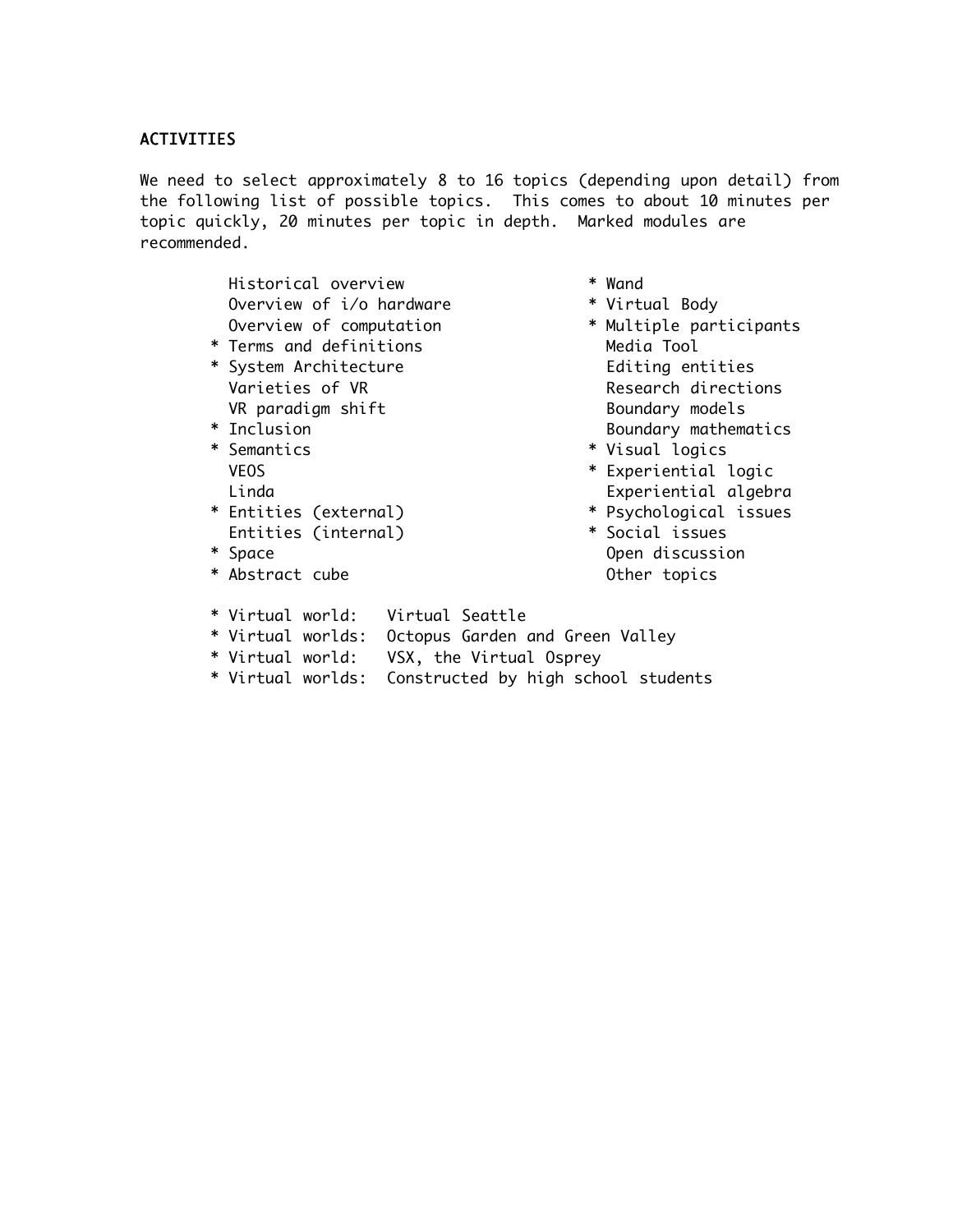## ANNOTATED CONTENTS

#### SECTION I: VIRTUAL REALITY

The papers in this section provide a technical look at VR software systems, at the theory of inclusion, and at design principles for virtual worlds.

W. Bricken: **Vi***rtual Interface Technology***,** Two sections of the SIGGRAPH Course Slides, 7/90

VR Software covers the VEOS architecture, entities, interaction tools and editors. Implications of VR covers definitions, the theory of inclusion, and social issues.

W. Bricken: Virtual Reality: Directions of Growth, Proceedings, Imagina'92, Centre National de la Cinematographie, Monaco, 1/92

The VR paradigm shift as exemplified by the scope of evolving VR research, tools and applications, and by likely trends, risks and philosophical perspectives of VR technology.

W. Bricken: VEOS: Preliminary Functional Architecture, HITL Technical Report M-90-2, 1990

A short description of the functional components of the Virtual Environment Operating System, the architecture of entities and the software tools for the construction and interaction with models. Introduces the Wand and the Virtual Body.

W. Bricken: Mathematical Foundations of Cyberspace and Extended Abstract: A Formal Foundation for Cyberspace, Proceedings, Virtual Reality '91, San Francisco, Meckler, 9/91

Boundary mathematics interpreted as a calculus of inclusion, with the void, the universe and the participant as primitives.

M. Bricken: **Vi***rtual Worlds: No Interface to Design***,** Cyberspace: The First Steps, M. Benedikt (ed), MIT Press, 1991

Aspects of the VR paradigm shift applied to the design and construction of virtual worlds. Models of cyberspace from the perspective of the engineer, the participant, and the designer.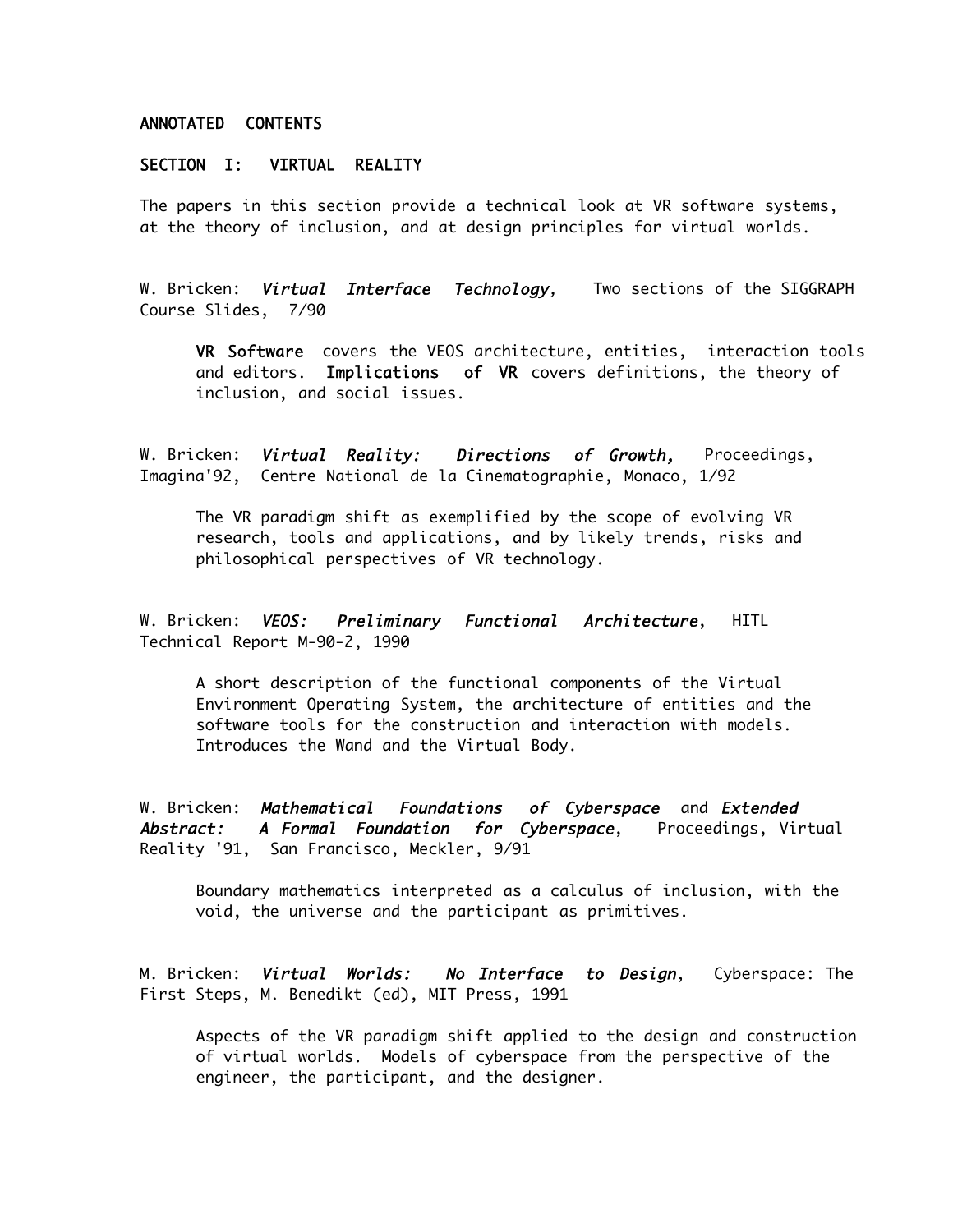# SECTION II: VIRTUAL REALITY APPLICATIONS

In contrast to the theoretical perspective of Section I, the papers in this section describe projects which apply VR technology. These applications include teleconferencing, aircraft design, education, and gender specific science.

M. Bricken: The Virtual Conference Room: A Shared Environment for Remote Collaboration, HITL Technical Report M-90-8, 1990

A short description of the features and advantages of VR teleconferencing.

C. Esposito, M. Bricken, and K. Butler: Building the VSX Demonstration: Operations with Virtual Aircraft in Virtual Space, Proceedings, CHI'91, New Orleans, 5/91

The system architecture and software challenges of the virtual Osprey built for Boeing as a demonstration of the capabilities of VR.

M. Bricken: Virtual Reality Learning Environments: Potentials and Challenges, Computer Graphics Magazine, ACM, 6/91

The unique potential of virtual worlds as learning environments. How attributes of VR relate to educational theory and practice, and the challenges of integrating VR into educational settings.

M. Bricken and C. Byrne: Summer Students in Virtual Reality: A Pilot Study on Educational Applications of Virtual Reality Technology, Softwhere, A. Wexelblat (ed), Academic Press, 1992 (to appear)

Fifty-nine high school students build seven new virtual worlds. The theoretical approach, student activities, data analysis and discussion of a pioneering project in which students construct their own realities.

M. Bricken: Gender Issues in Virtual Reality, HITL Technical Report P-91-6, 1991

The relation of gender to computer science and to the inclusive metaphor of VR.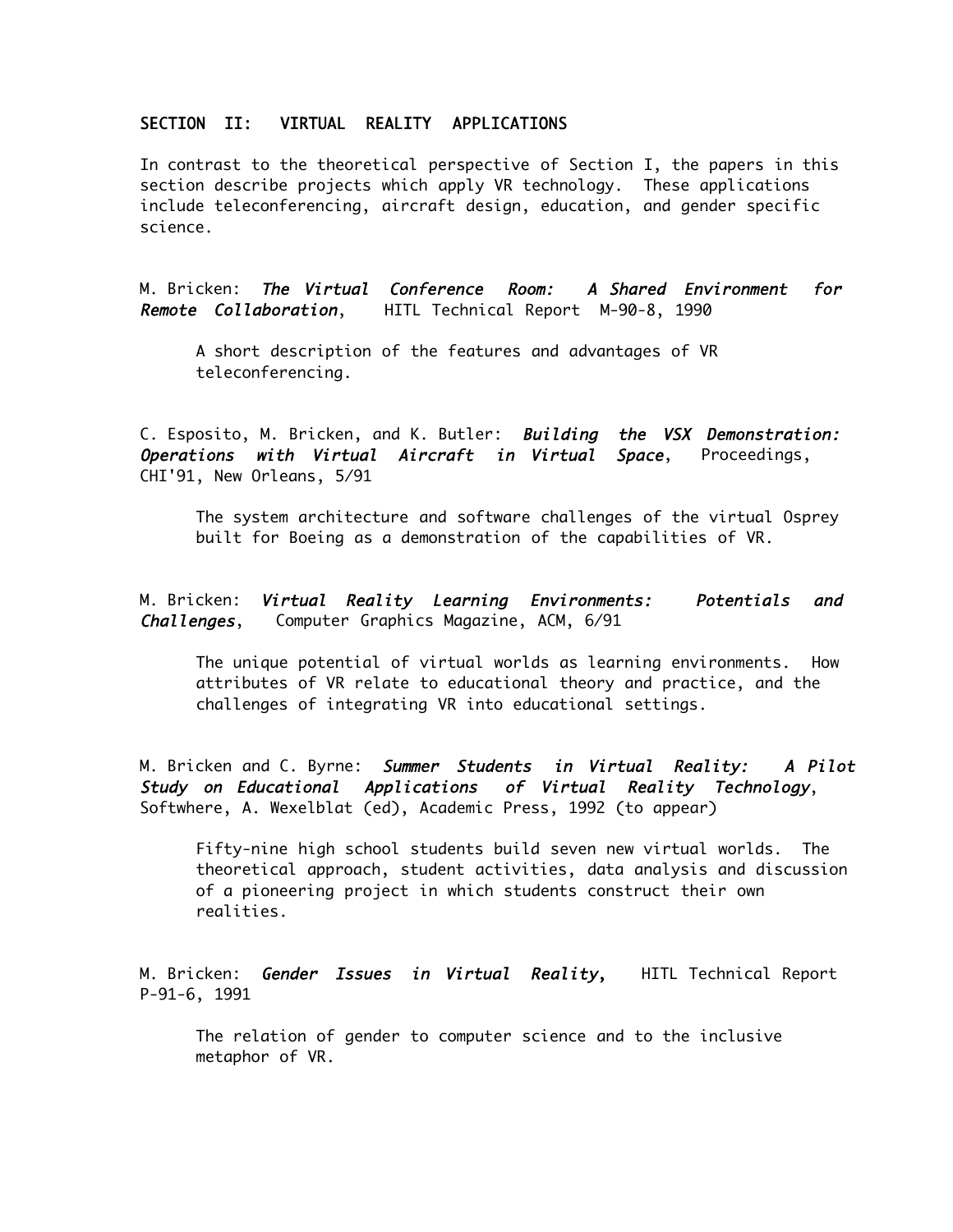## SECTION III: EXPERIENTIAL MATHEMATICS

Experiential mathematics is the application of VR visualization and interaction techniques to formal mathematical systems. The papers describe a way of thinking about representation in mathematics that is non-linear and spatial, and provide examples of logic and elementary algebra.

W. Bricken: A Simple Space, Proceedings, Second Conference on Sign and Space, Santa Cruz, 1986

A spatial representation which does not impose the linearity of text is examined from its foundations. Propositional calculus provides an application for non-linear representational concepts.

W. Bricken, E. Gullichsen and M. Brzustowicz: A Boundary Logic Tutorial with the Losp Parallel Deduction Engine, HITL Technical Report R-87-1

Boundary logic is introduced as a diagrammatic formal system. The tutorial discusses boundary mathematics and its notations, the interpretation for elementary logic, and the animated, interactive implementation which performs logical deduction in parallel.

W. Bricken: Spatial Representation of Elementary Algebra, Proceedings, Visual Languages '92, ACM, Seattle, 9/92

Boundary mathematics techniques applied to high school algebra, resulting in an interactive, manipulable representation with some nice properties.

J. James and W. Bricken: A Boundary Notation for Visual Mathematics, Proceedings, Visual Languages '92, ACM, Seattle, 9/92

The general techniques of boundary mathematics are demonstrated in several formal systems. The computational infrastructure of each representation is abstracted from its appearance.